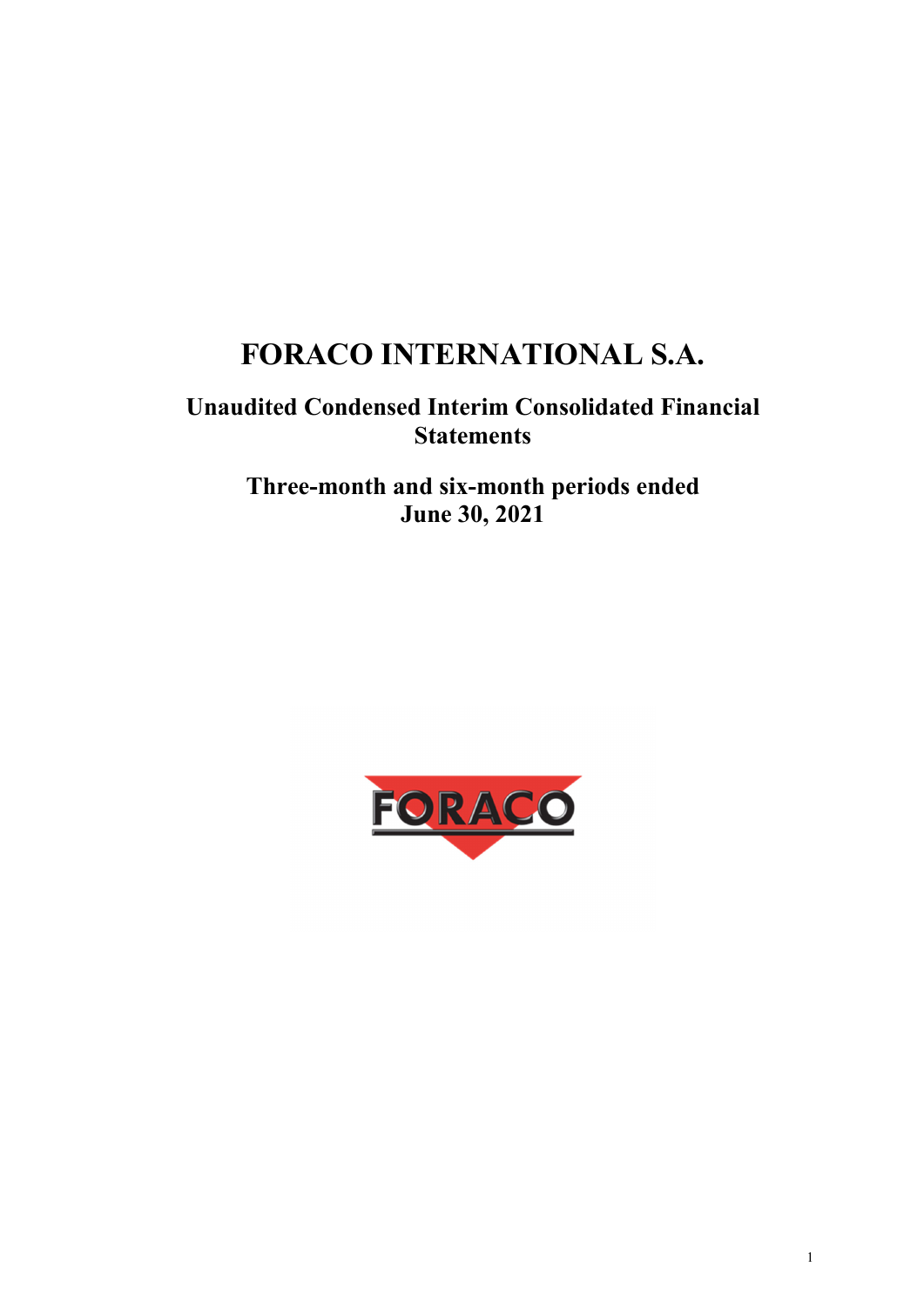## **Table of Contents**

|     | Unaudited condensed interim consolidated balance sheet - Assets                       | 3              |
|-----|---------------------------------------------------------------------------------------|----------------|
|     | Unaudited condensed interim consolidated balance sheet - Equity and Liabilities       | $\overline{4}$ |
|     | Unaudited condensed interim consolidated income statement                             | 5              |
|     | Unaudited condensed interim consolidated statement of changes in equity               | 6              |
|     | Selected notes to the unaudited condensed interim consolidated financial statements 8 |                |
| 1.  | Basis of preparation                                                                  | 8              |
|     | 2. Selected notes on critical accounting policies and new accounting pronouncements   | 8              |
|     | 3. Financial risk management                                                          | 10             |
| 4.  | Segment information                                                                   | 10             |
|     | 5. Property, plant and equipment                                                      | 12             |
|     | 6. Goodwill                                                                           | 12             |
|     | 7. Inventories                                                                        | 13             |
|     | 8. Financial debt and lease obligations                                               | 13             |
| 9.  | Provisions                                                                            | 14             |
| 10. | Share capital                                                                         | 14             |
| 11. | Expenses by nature                                                                    | 15             |
| 12. | Income tax expense                                                                    | 15             |
| 13. | Commitments and contingencies                                                         | 16             |
| 14. | Related-party transactions                                                            | 16             |
| 15. | Earnings per share calculation                                                        | 16             |
| 16. | Post balance sheet events                                                             | 17             |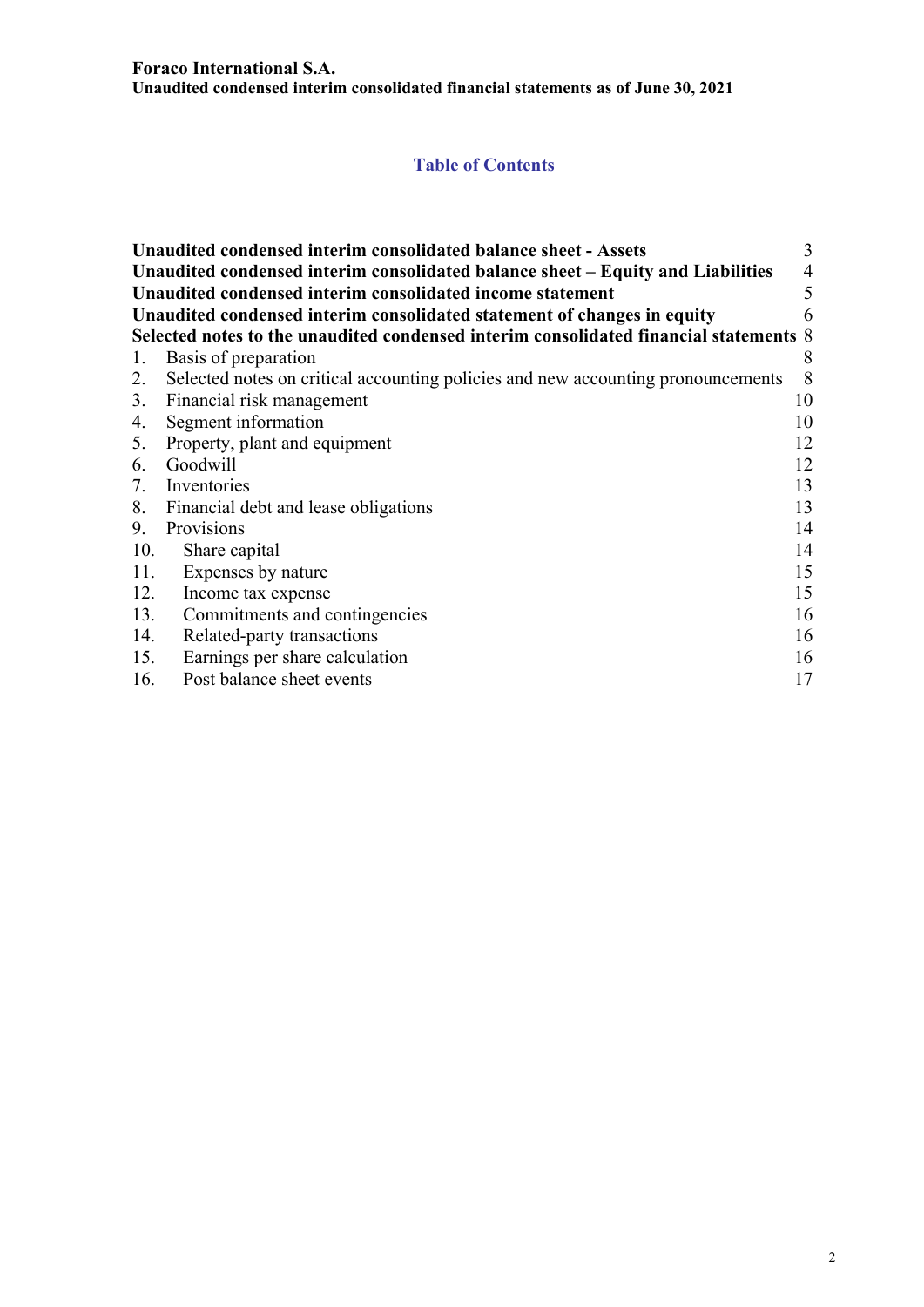#### **Unaudited condensed interim consolidated balance sheet - Assets**

| in thousands of USS           | <b>Note</b> | <b>June 30, 2021</b><br>Proforma (*) | <b>June 30, 2021</b> | <b>December 31, 2020</b> |
|-------------------------------|-------------|--------------------------------------|----------------------|--------------------------|
| <b>ASSETS</b>                 |             |                                      |                      |                          |
| <b>Non-current assets</b>     |             |                                      |                      |                          |
| Property, plant and equipment | (5)         | 40,063                               | 40,063               | 36,090                   |
| Goodwill                      | (6)         | 70,502                               | 70,502               | 69,482                   |
| Deferred income tax assets    | (16)        | 19,687                               | 28,764               | 29,846                   |
| Other non-current assets      |             | 1,138                                | 1,138                | 906                      |
|                               |             | 131,390                              | 140,467              | 136,324                  |
| <b>Current assets</b>         |             |                                      |                      |                          |
| Inventories, net              | (7)         | 35,415                               | 35,415               | 31,387                   |
| Trade receivables, net        |             | 42,500                               | 42,500               | 29,357                   |
| Other current assets          |             | 10,461                               | 10,461               | 9,737                    |
| Cash and cash equivalents     | (16)        | 19,978                               | 20,084               | 20,960                   |
|                               |             | 108,354                              | 108,460              | 91,441                   |
| <b>Total assets</b>           |             | 239,741                              | 248,927              | 227,765                  |

(\*) On July 7, 2021, The Company finalized its financial reorganization related to the early redemption of its eurodenominated bonds (see note 16 – post balance sheet events). The pro forma balance sheet and income statement present the historical statements of operations of Foraco International SA for the three months ended June 30, 2021, giving effect to the financial reorganization, as if it had occurred during the period.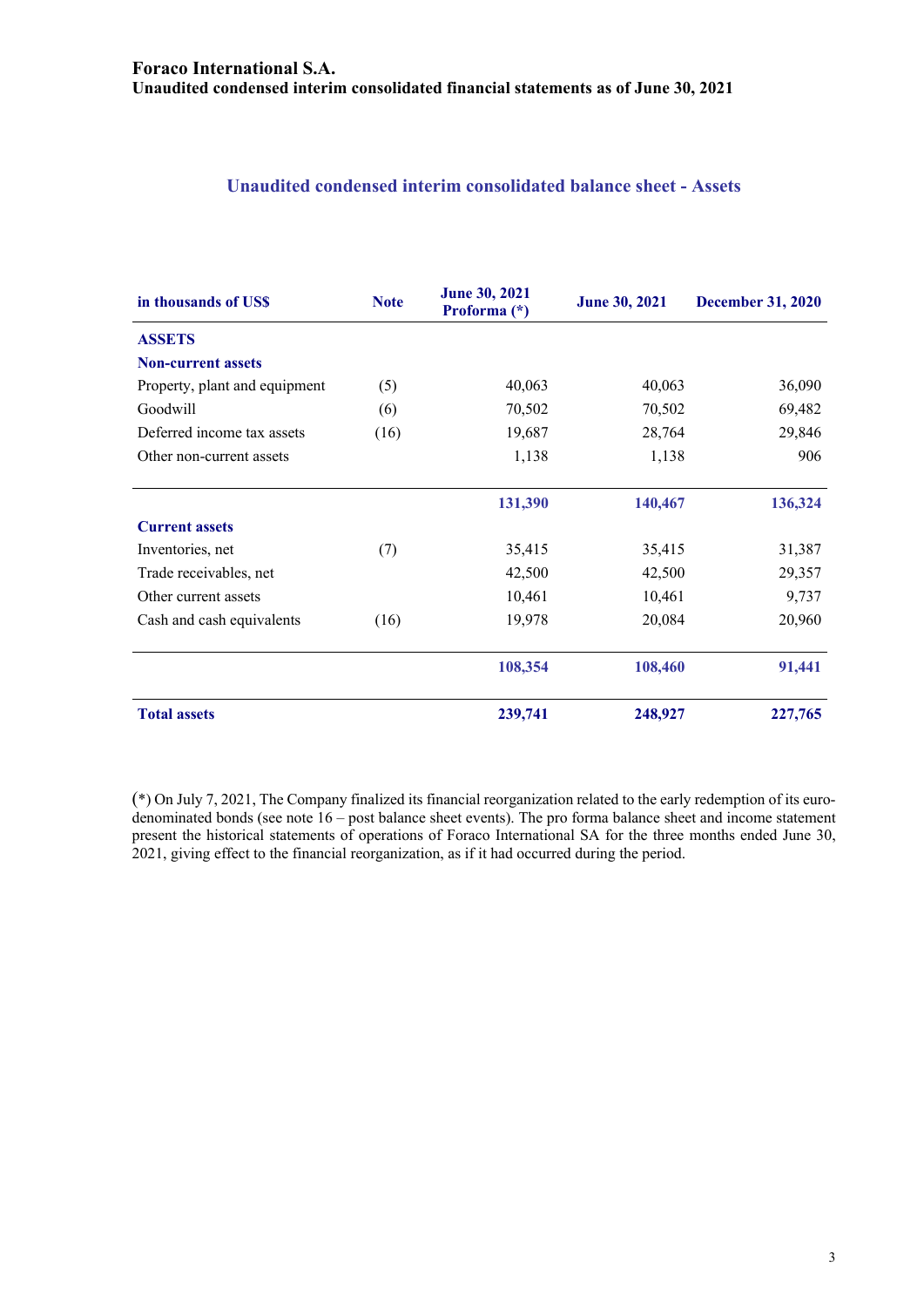#### **Unaudited condensed interim consolidated balance sheet – Equity and Liabilities**

| in thousands of US\$                                                                  | <b>Note</b>        | <b>June 30,</b><br>2021<br>Proforma (*) | <b>June 30,</b><br>2021 | December 31,<br>2020 |
|---------------------------------------------------------------------------------------|--------------------|-----------------------------------------|-------------------------|----------------------|
| <b>EQUITY</b><br>Capital and reserves attributable to the Company's<br>equity holders |                    |                                         |                         |                      |
| Share capital                                                                         | (16)               | 2,474                                   | 2,281                   | 1,772                |
| Share premium, reserves and retained earnings                                         | (16)               | 60,151                                  | 17,465                  | 11,154               |
|                                                                                       |                    | 62,612                                  | 19,745                  | 12,926               |
| Non-controlling interests                                                             |                    | 7,113                                   | 7,113                   | 4,876                |
| <b>Total equity</b>                                                                   |                    | 69,725                                  | 26,858                  | 17,802               |
| <b>LIABILITIES</b>                                                                    |                    |                                         |                         |                      |
| <b>Non-current liabilities</b>                                                        |                    |                                         |                         |                      |
|                                                                                       | (8)                |                                         |                         |                      |
| Borrowings - Non-current portion of long term debt                                    | (16)               | 99,929                                  | 621                     | 153,993              |
| Lease obligations - Non current portion                                               | (8)                | 4,236                                   | 4,236                   | 3,915                |
| Deferred income tax liabilities                                                       | (16)               | 2,718                                   | 2,829                   | 3,570                |
| Provisions for other liabilities and charges                                          | (9)                | 599                                     | 599                     | 517                  |
| <b>Current liabilities</b>                                                            |                    |                                         |                         |                      |
| Trade payables                                                                        | (16)               | 26,466                                  | 26,972                  | 17,711               |
| Other payables                                                                        |                    | 28,227                                  | 28,227                  | 23,086               |
| Current income tax liabilities                                                        |                    | 2,797                                   | 2,797                   | 2,319                |
| Borrowings - Current portion of long term debt                                        | (8)<br>(16)<br>(8) | 1,228                                   | 151,971                 | 1,837                |
| Borrowings - Current portion of drawn credit lines                                    | (16)               | 1,747                                   | 1,747                   | 1,299                |
| Lease obligations - Current portion                                                   | (8)                | 1,913                                   | 1,913                   | 1,568                |
| Consideration payable related to acquisitions                                         | (6)                |                                         |                         |                      |
| Provisions for other liabilities and charges                                          | (9)                | 157                                     | 157                     | 149                  |
| <b>Total liabilities</b>                                                              |                    | 170,017                                 | 222,069                 | 209,964              |
| <b>Total equity and liabilities</b>                                                   |                    | 239,741                                 | 248,927                 | 227,765              |
| Net debt including operating lease obligations under IFRS 16                          |                    | 89,069                                  | 140,404                 | 141,652              |

*Net debt including operating lease obligations is a non IFRS measure and corresponds to the current and non-current portion of borrowings, net of cash and cash equivalents* 

(\*) On July 7, 2021, The Company finalized its financial reorganization related to the early redemption of its eurodenominated bonds (see note 16 – post balance sheet events). The pro forma balance sheet and income statement present the historical statements of operations of Foraco International SA for the three months ended June 30, 2021, giving effect to the financial reorganization, as if it had occurred during the period.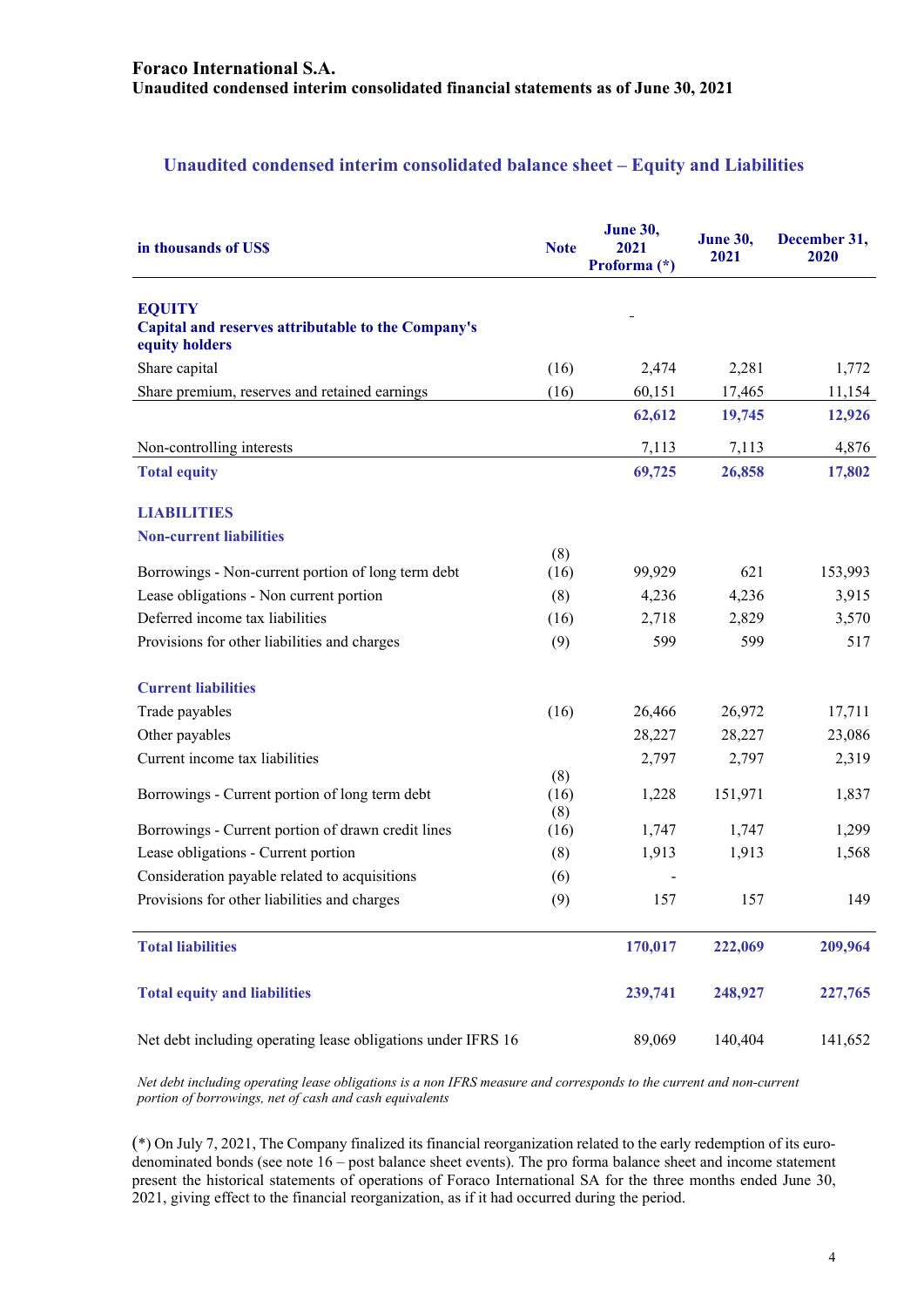#### **Unaudited condensed interim consolidated income statement**

| In thousands of US\$                                                                                                                       |              | Three-month period ended<br>June 30 |           |          | <b>Six-month period ended</b><br><b>June 30,</b> |            |           |
|--------------------------------------------------------------------------------------------------------------------------------------------|--------------|-------------------------------------|-----------|----------|--------------------------------------------------|------------|-----------|
|                                                                                                                                            |              | 2021<br>proforma                    | 2021      | 2020     | 2021<br>proforma                                 | 2021       | 2020      |
| Revenue                                                                                                                                    | (4)          | 75,668                              | 75,668    | 47,351   | 130,219                                          | 130,219    | 97,022    |
| Cost of sales                                                                                                                              | (11)         | (59, 859)                           | (59, 859) | (36,187) | (108, 369)                                       | (108, 369) | (80, 594) |
| <b>Gross profit</b>                                                                                                                        |              | 15,809                              | 15,809    | 11,164   | 21,850                                           | 21,850     | 16,427    |
| Selling, general and administrative expenses<br>Other operating income / (expense), net                                                    | (11)         | (5,760)                             | (5,760)   | (5,102)  | (10,998)                                         | (10,998)   | (10,241)  |
| <b>Operating profit / (loss)</b>                                                                                                           |              | 10,049                              | 10,049    | 6,062    | 10,852                                           | 10,852     | 6,186     |
| Finance costs                                                                                                                              | (16)         | (2,990)                             | (2,563)   | (2,065)  | (5,070)                                          | (4, 643)   | (4, 495)  |
| Gain on refinancing                                                                                                                        | (16)         | 35,418                              |           |          | 35,418                                           |            |           |
| Profit / (loss) before income tax                                                                                                          |              | 42,477                              | 7,486     | 3,997    | 41,200                                           | 6,209      | 1,691     |
| Income tax (expense) / profit                                                                                                              | (12)<br>(16) | (10,796)                            | (1,830)   | (720)    | (10, 484)                                        | (1,518)    | (479)     |
| <b>Profit for the period</b>                                                                                                               |              | 31,681                              | 5,656     | 3,277    | 30,716                                           | 4,691      | 1,212     |
| Attributable to:                                                                                                                           |              |                                     |           |          |                                                  |            |           |
| Equity holders of the Company                                                                                                              |              | 29,830                              | 3,805     | 1,726    | 28,834                                           | 2,809      | (316)     |
| Non-controlling interests                                                                                                                  |              | 1,851                               | 1,851     | 1,551    | 1,882                                            | 1,882      | 1,529     |
| Earnings per share for profit attributable to the equity<br>holders of the Company during the period (expressed in<br>US cents per share): |              |                                     |           |          |                                                  |            |           |
| - basic                                                                                                                                    | (15)         | 30.05                               | 4.27      | 1.88     | 29.05                                            | 3.15       | (0.35)    |
| - diluted                                                                                                                                  | (15)         | 29.93                               | 4.15      | 1.92     | 28.96                                            | 3.06       | (0.35)    |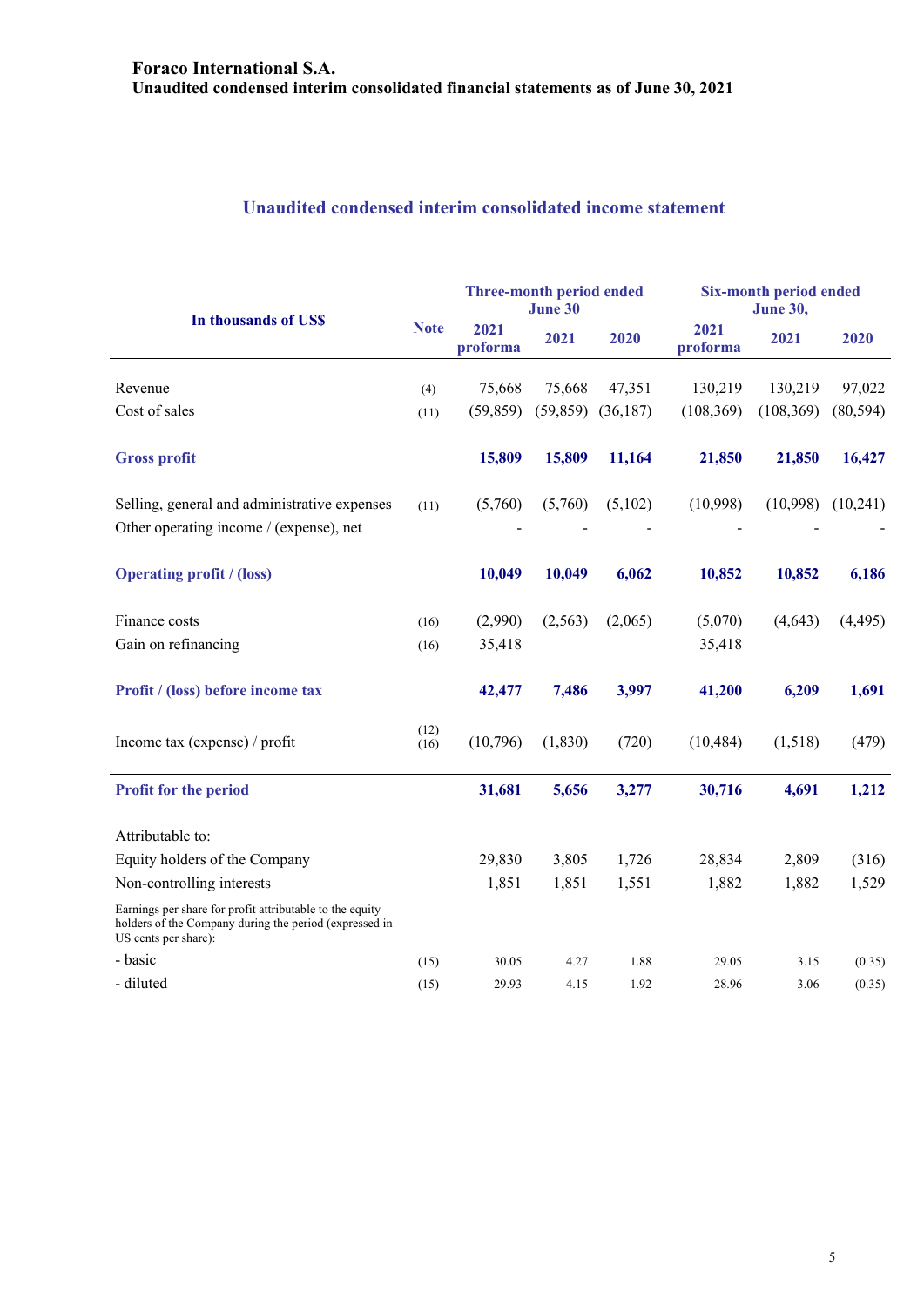## **Unaudited condensed interim consolidated statement of changes in equity**

|                                                                     |                         | Attributable to equity holders of the<br><b>Company</b>          |                 |                                         |                     |
|---------------------------------------------------------------------|-------------------------|------------------------------------------------------------------|-----------------|-----------------------------------------|---------------------|
| in thousands of US\$                                                | <b>Share</b><br>Capital | <b>Share</b><br>Premium,<br>reserves and<br>retained<br>earnings |                 | Non-<br>controlling<br><b>interests</b> | <b>Total Equity</b> |
|                                                                     | 1,772                   |                                                                  |                 | 5,682                                   |                     |
| <b>Balance at January 1, 2020</b><br>Profit / (loss) for the period |                         | 29,223<br>(316)                                                  | 30,996<br>(316) | 1,529                                   | 36,678<br>1,213     |
| Currency translation differences                                    |                         | (21, 126)                                                        | (21, 126)       | (1,024)                                 | (22, 150)           |
| Employee share-based compensation                                   |                         | 90                                                               | 90              |                                         | 90                  |
| Treasury shares purchased (see Note 10)                             |                         |                                                                  |                 |                                         |                     |
| Dividend paid to non controlling interests                          |                         |                                                                  |                 | (676)                                   | (676)               |
| <b>Balance at June 30, 2020</b>                                     | 1,772                   | 7,871                                                            | 9,644           | 5,511                                   | 15,155              |
|                                                                     |                         |                                                                  |                 |                                         |                     |
| <b>Balance at January 1, 2021</b>                                   | 1,772                   | 11,154                                                           | 12,927          | 4,875                                   | 17,802              |
| Profit / (loss) for the period                                      |                         | 2,809                                                            | 2,809           | 1,882                                   | 4,691               |
| Currency translation differences                                    |                         | 4,134                                                            | 4,134           | 355                                     | 4,489               |
| Employee share-based compensation                                   |                         | 100                                                              | 100             |                                         | 100                 |
| Impact in modification of share par value                           | 509                     | (509)                                                            |                 |                                         |                     |
| Treasury shares purchased (see Note 10)                             |                         | (226)                                                            | (226)           |                                         | (226)               |
| Dividend paid to non controlling interests                          |                         |                                                                  |                 |                                         |                     |
| <b>Balance at June 30, 2021</b>                                     | 2,281                   | 17,465                                                           | 19,744          | 7,113                                   | 26,858              |
| Proforma adjustments                                                |                         |                                                                  |                 |                                         |                     |
| Profit for the period                                               |                         | 26,025                                                           | 26,025          |                                         | 26,025              |
| Share capital increase                                              | 183                     | 16,661                                                           | 16,844          |                                         | 16,844              |
| Proforma balance at June 30, 2021                                   | 2,474                   | 60,151                                                           | 62,612          | 7,113                                   | 69,725              |

## **Unaudited statement of comprehensive income**

| in thousands of US\$                               | <b>June 30, 2021</b> | <b>June 30, 2020</b> |
|----------------------------------------------------|----------------------|----------------------|
|                                                    |                      |                      |
| Net profit $/$ (loss) for the period               | 4,691                | 1,213                |
| Currency translation differences                   | 4,489                | (22, 150)            |
| Total comprehensive profit / (loss) for the period | 9,180                | (20, 937)            |
| Attributable to:                                   |                      |                      |
| Equity holders of the Company                      | 6.943                | (21, 442)            |
| Non-controlling interests                          | 2,237                | 505                  |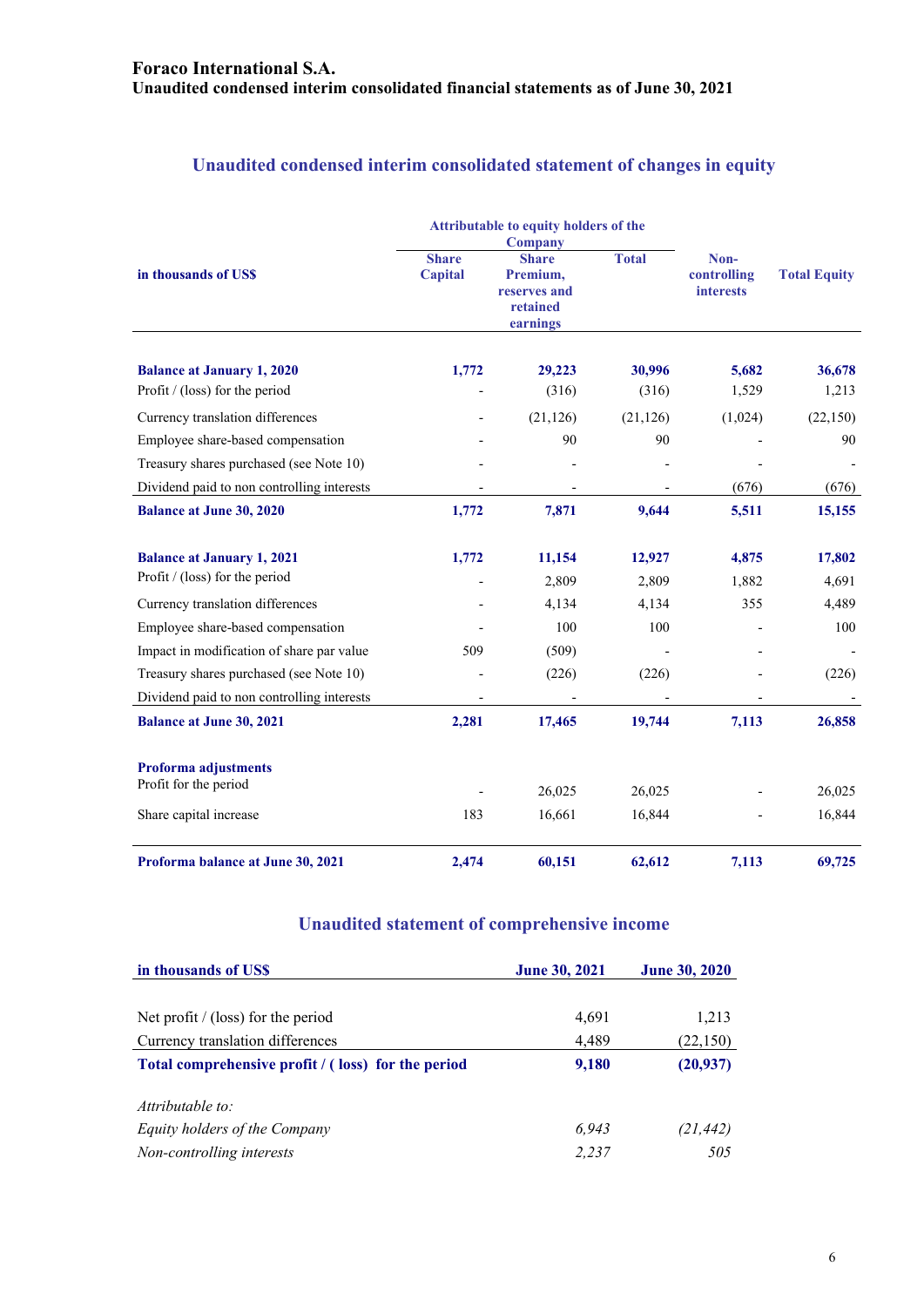## **Unaudited condensed interim consolidated cash flow statement**

|                                                                                   | Six-month period ended June 30, |          |  |  |
|-----------------------------------------------------------------------------------|---------------------------------|----------|--|--|
| in thousands of US\$                                                              | 2021                            | 2020     |  |  |
| Profit / (loss) for the period                                                    | 4,691                           | 1,212    |  |  |
| Adjustments for:                                                                  |                                 |          |  |  |
| - Depreciation, amortization and impairment (see Note 11)                         | 8,867                           | 8,350    |  |  |
| - Share of (profit) / loss from associates                                        |                                 |          |  |  |
| - Share-based compensation expenses (see Note 11)                                 | 100                             | 90       |  |  |
| - Non Cash Reorganization program impact                                          |                                 |          |  |  |
| - Income tax expenses / (profit) (see Note 12)                                    | 1,517                           | 479      |  |  |
| - Finance costs, net                                                              | 4,642                           | 4,495    |  |  |
| Cash generated from operations before changes in operating assets and liabilities | 19,817                          | 14,626   |  |  |
| Changes in operating assets and liabilities:                                      |                                 |          |  |  |
| - Inventories                                                                     | (3,695)                         | 225      |  |  |
| - Trade accounts receivable and other receivables                                 | (13, 724)                       | (4,034)  |  |  |
| - Trade accounts payable and other payables                                       | 14,408                          | 1,632    |  |  |
|                                                                                   |                                 |          |  |  |
| Cash generated from / (used in) operations                                        | 16,806                          | 12,449   |  |  |
| - Interest paid, net                                                              | (775)                           | (1, 451) |  |  |
| - Income tax paid                                                                 | (3,126)                         | (928)    |  |  |
|                                                                                   |                                 |          |  |  |
| Net cash flow from / (used in) operating activities                               | 12,905                          | 10,070   |  |  |
| Purchase of property, plant and equipment (*)                                     | (10, 463)                       | (4,147)  |  |  |
| Net cash generated from / (used in) investing activities                          | (10, 463)                       | (4,147)  |  |  |
| Proceeds from issuance of borrowings, net of issuance costs                       | 187                             | 417      |  |  |
| Proceeds from issuance of bonds, net of issuance costs                            |                                 |          |  |  |
| Repayments of borrowings                                                          | (3,049)                         | (889)    |  |  |
| Repayments of lease obligations                                                   | (720)                           | (500)    |  |  |
| Proceeds from / (repayment of) short term credit facilities                       | 450                             | (3,211)  |  |  |
| Acquisition of treasury shares (see Note 10)                                      | (225)                           |          |  |  |
| Dividends paid to Company's shareholders                                          |                                 |          |  |  |
| Dividends paid to non-controlling interests                                       |                                 | (676)    |  |  |
| Net cash generated from / (used in) financing activities                          | (3, 357)                        | (4,859)  |  |  |
| Exchange differences on cash and cash equivalents                                 | 36                              | (694)    |  |  |
| Net increase / (decrease) in cash and cash equivalents                            | (879)                           | 370      |  |  |
|                                                                                   |                                 |          |  |  |
| Cash and cash equivalents at beginning of the period                              | 20,960                          | 16,053   |  |  |
| Cash and cash equivalents at end of the period                                    | 20,084                          | 16,423   |  |  |
| (*) Excluding acquisition financed through leases                                 | None                            | None     |  |  |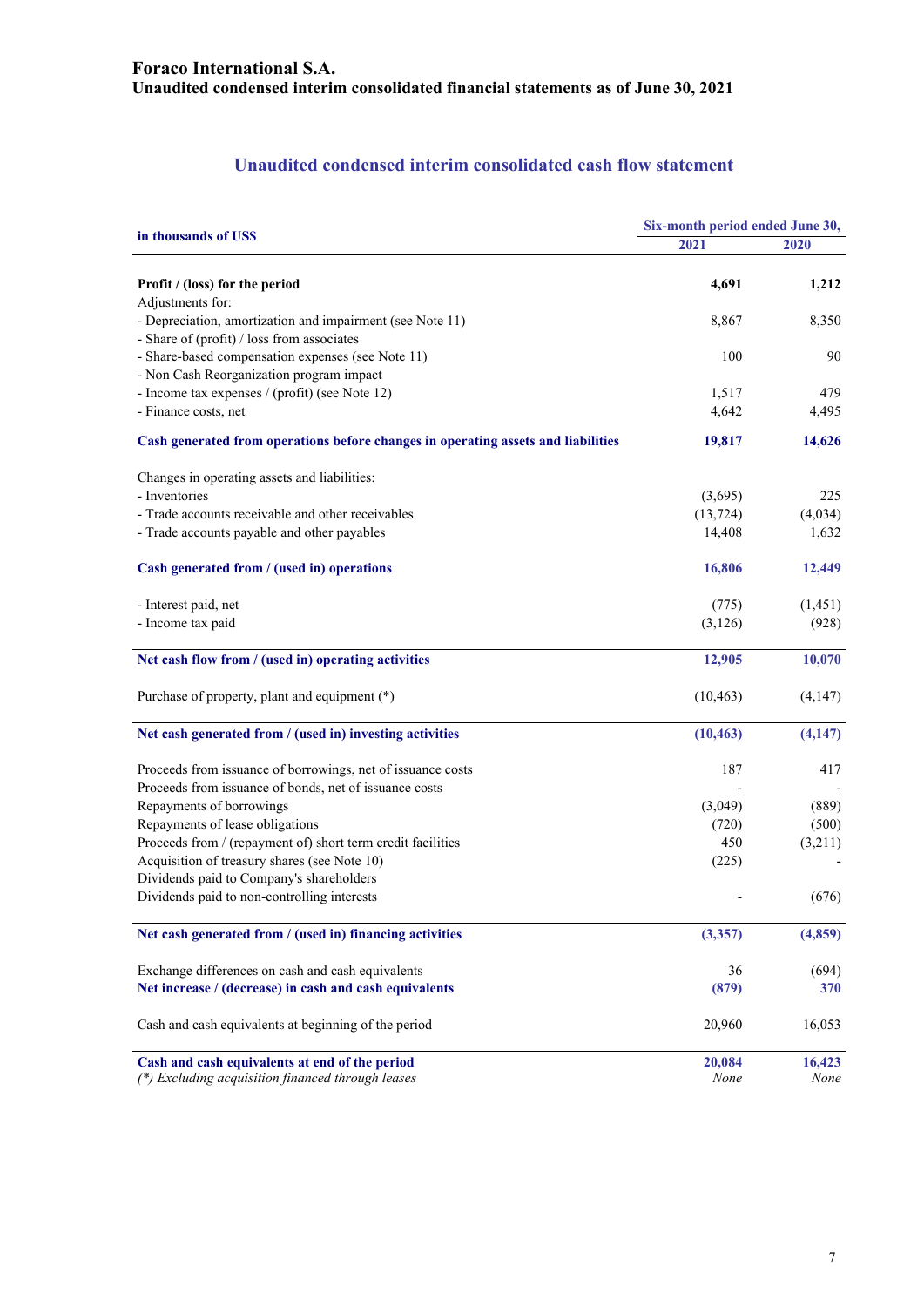#### **Selected notes to the unaudited condensed interim consolidated financial statements**

#### **1. Basis of preparation**

These unaudited condensed interim financial statements have been prepared in accordance with IAS 34, Interim Financial Reporting. All material intercompany balances have been eliminated. Because all the disclosures required by IFRS are not included, these interim statements should be read in conjunction with the audited financial statements of Foraco International S.A. and its subsidiaries ("Foraco" or the "Company") for the year ended December 31, 2020.

Except when otherwise stated, all amounts are presented in thousands of US\$, which is the presentation currency of the Company.

#### **2. Selected notes on critical accounting policies and new accounting pronouncements**

#### **2.1. Accounting policies**

The accounting policies have been consistently applied with those of the annual financial statements for the year ended December 31, 2020 except for the following: during the year, the income tax expense is recognized based on Management's best estimate of the average annual income tax rate expected for the full financial year on a tax jurisdiction by tax jurisdiction basis. In the last quarter of each fiscal year, Management determines the effective income tax rate for the full year based on the anticipated actual tax returns to be filed and the effective contribution of each tax jurisdiction to the consolidated financial statements.

#### **2.2. Seasonal fluctuations**

The worldwide presence of the Company reduces its overall exposure to seasonality and its influence on business activity, the first quarter being the weakest. In West Africa, most of the Company's operations are suspended between July and October due to the rainy season. In Canada, seasonal slow periods occur during the winter freeze and spring thaw or break-up periods. Depending on the latitude, this can occur anytime from October until late December (freezing) and from mid-April through to mid-June (break-up). Operations at mining sites continue throughout the year. Russia is also affected by the winter period during which certain operations are slowed down. In Asia Pacific and in South America, a seasonal slowdown in activity occurs around year-end during the vacation period. Certain contracts are also affected in Chile in July and August when the winter season peaks.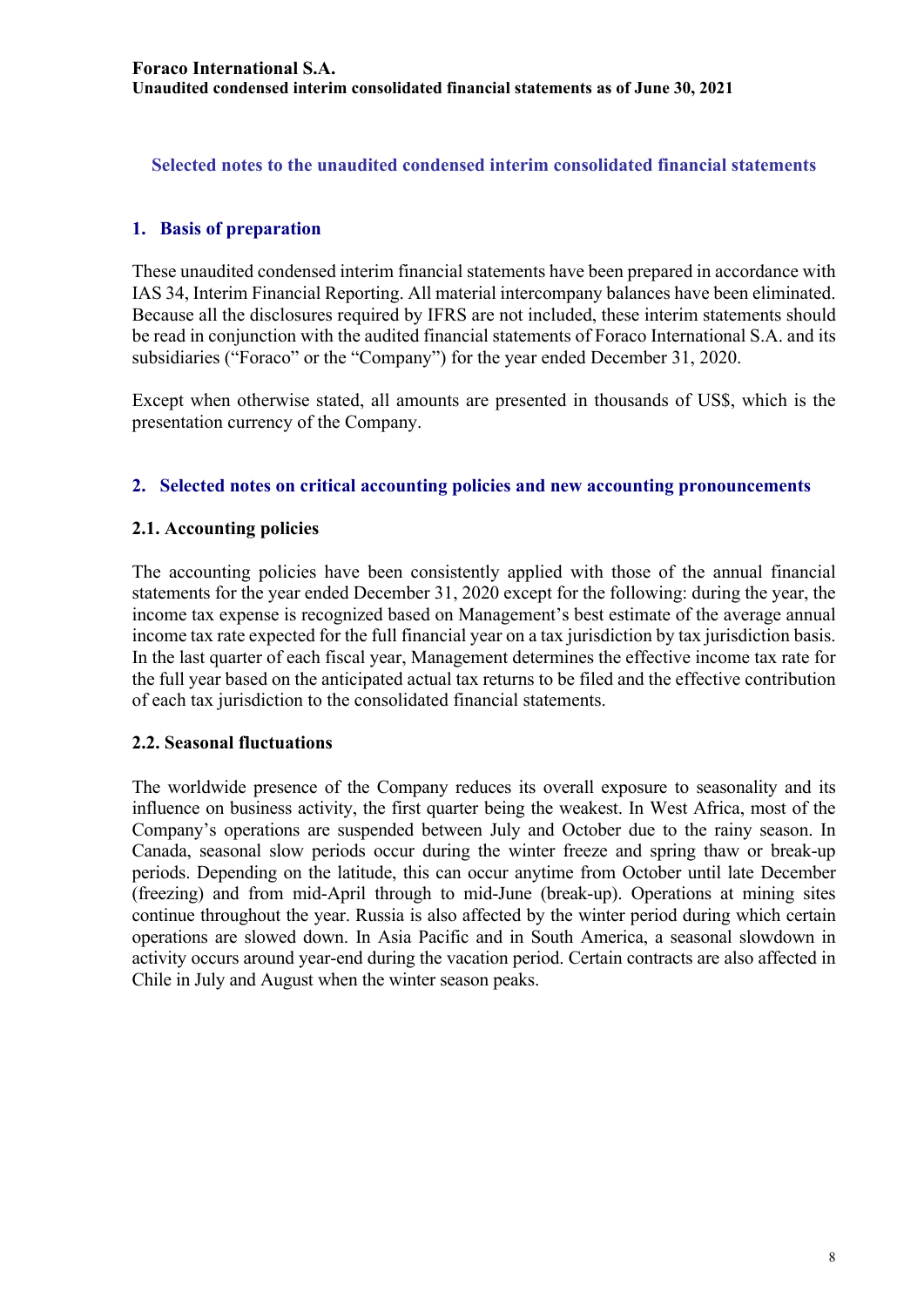## **2.3. Covid-19**

Key profitability indicators continue to improve period over period despite the continuing uncertainties linked to the Covid-19 pandemic. The market for commodities is supported by the global economic recovery and the increased demand for energy transition and water management.

#### **2.4. Impairment testing**

As at December 31, 2020, the Company performed impairment tests at the level of each geographic region using the carrying value of the Company's long lived assets based on the expected discounted cash flows method. Based on the internal forecasts and projections made, the expected discounted future cash flows exceeded each of the long-lived asset's carrying amount for each geographic region and accordingly no impairment was recognized as at December 31, 2020.

In light of its current financial performance, the Company considers that there is no triggering event which would justify an impairment testing as at June 30, 2021.

#### **2.5. Deferred tax valuation allowance**

The Company's policy is to recognize deferred tax assets only when they can be recovered within a reasonable timeframe. As a general rule, the Company recognizes deferred tax assets only when they can be used against taxable profit generally within five years or when available tax opportunities exist. On this basis, the Company has adopted a partial recognition based approach and has recorded certain valuation allowances.

#### **2.6. New accounting pronouncements**

The consolidated interim financial statements have been prepared using the same accounting policies and methods of evaluation as in the December 31, 2020 annual financial statements.

#### *Standards, amendments and interpretations to existing standards that were applicable to the Company during the period*

- IBOR reform Phase 2 amendments applicable on January 1, 202 "Interest Rate Benchmark Reform"
- IFRS 16 amendment applicable on April 1, 2021 "Rent Concession".

The application of these amendments has not had any material impact on the consolidated financial statements of the Company.

*Standards, amendments and interpretations to existing standards that are applicable on or after January 1, 2022* 

- IAS 1 amendments on classification applicable on January 1, 2023 "Classification of liabilities as current or non-current",
- Amendments to IFRS 17 applicable on January 1, 2023 "Insurance contract",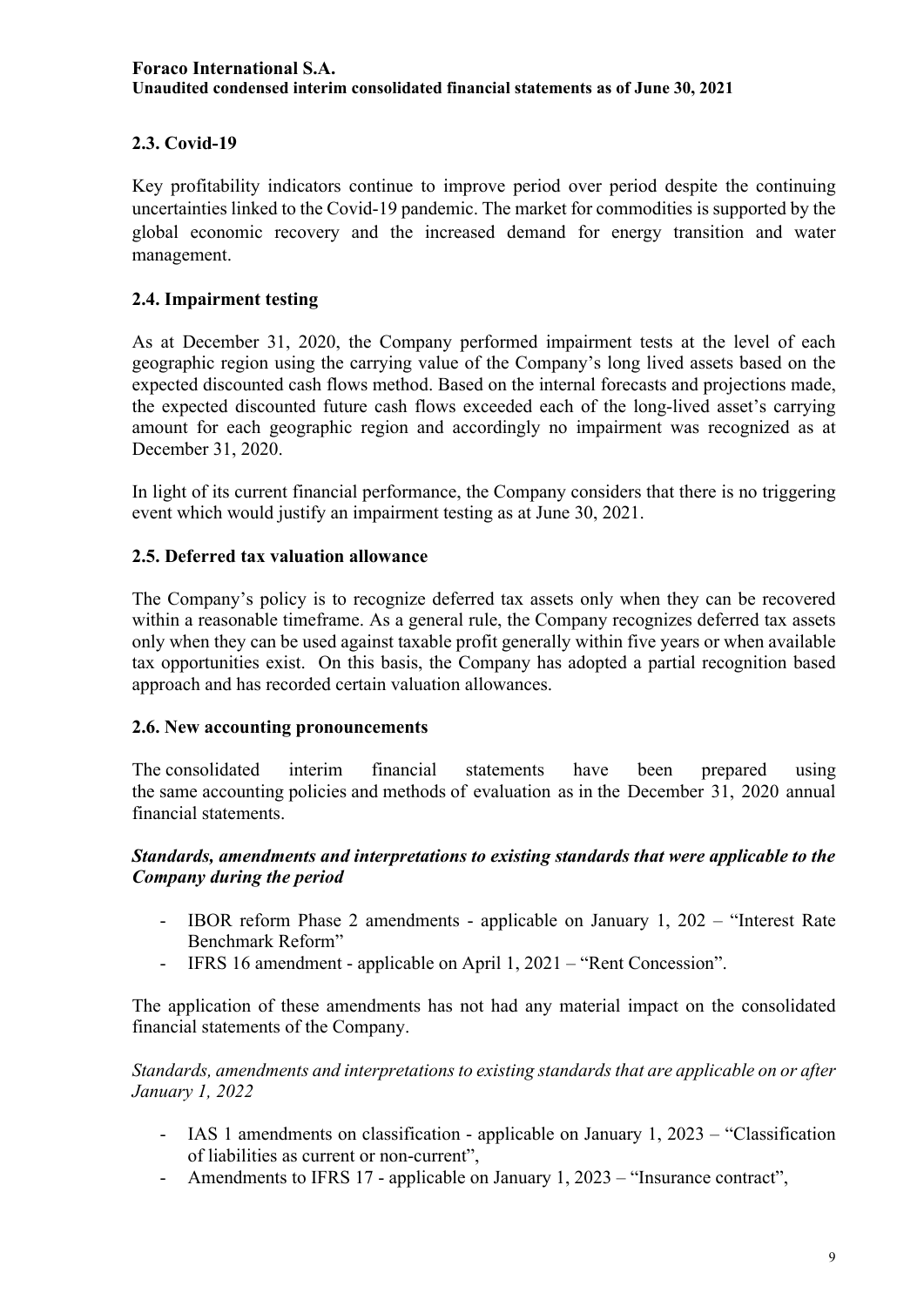#### **Foraco International S.A.**

#### **Unaudited condensed interim consolidated financial statements as of June 30, 2021**

- Amendments on disclosure of accounting policies applicable on January 1, 2023 Disclosure of accounting policies",
- IAS 8 amendments on accounting estimates applicable on January 1, 2023 "Definition of accounting estimates",
- IFRS 17 Applicable on January 1, 2023 "Insurance contract",
- IAS 16 amendments regarding proceeds before intended use applicable on January 1, 2022 – "Plant and equipment - proceeds before intended use".
- 2018-2020 annual improvements cycle applicable on January 1, 2022,
- IAS 37 amendments regarding onerous contracts applicable on January 1,2022 "Cost of fulfilling a contract".
- IFRS 3 amendments updating a reference to the Conceptual Framework -applicable on January 1, 2022 – "Business combination".

The impact on the consolidated financial statements of the Company of these standards, amendments and improvements are currently being evaluated.

#### **3. Financial risk management**

The Company is exposed to a variety of financial risks through its activity, including: liquidity risk, currency risk, cash transfer restriction, interest rate / re-investment risk, financial counterparty risk and credit risk.

A significant portion of the cash flows of the Company are denominated in Canadian Dollars, Euros, Australian Dollars, Brazilian Real, Chilean Pesos, Russian Rubbles and US Dollars. The financial performance and position as reported in US\$ are dependent on the fluctuations of the US\$ against the other mentioned currencies of the Group.

As part of the refinancing, the Company reduced its exposure to Euros. As described in note 16, the new financing amounting to US\$ 100 million raised on July 7, 2021 is US\$ denominated.

#### **4. Segment information**

|                                          | <b>Mining</b>   |        | Water           |       | Group           |         |
|------------------------------------------|-----------------|--------|-----------------|-------|-----------------|---------|
| Three-month period ended                 | <b>June 30,</b> |        | <b>June 30,</b> |       | <b>June 30,</b> |         |
|                                          | 2021            | 2020   | 2021            | 2020  | 2021            | 2020    |
| Revenue                                  | 64.737          | 40.129 | 10.931          | 7,222 | 75,668          | 47,351  |
| Gross profit / $(\text{loss})$           | 12,870          | 8,650  | 2,939           | 2,514 | 15,809          | 11,164  |
| Operating profit $/$ (loss)              | 7,942           | 4.326  | 2.107           | 1.736 | 10.049          | 6.062   |
| Finance costs                            | n/a             | n/a    | n/a             | n/a   | (2,563)         | (2,065) |
| <b>Profit / (Loss) before income tax</b> | n/a             | n/a    | n/a             | n/a   | 7.486           | 3,997   |
| Income tax profit $/$ (expense)          | n/a             | n/a    | n/a             | n/a   | (1,830)         | (720)   |
| <b>Profit</b> / (loss) for the period    | n/a             | n/a    | n/a             | n/a   | 5,656           | 3,277   |

The business segment information for the three-month periods ended June 30, 2021 and June 30, 2020 is as follows: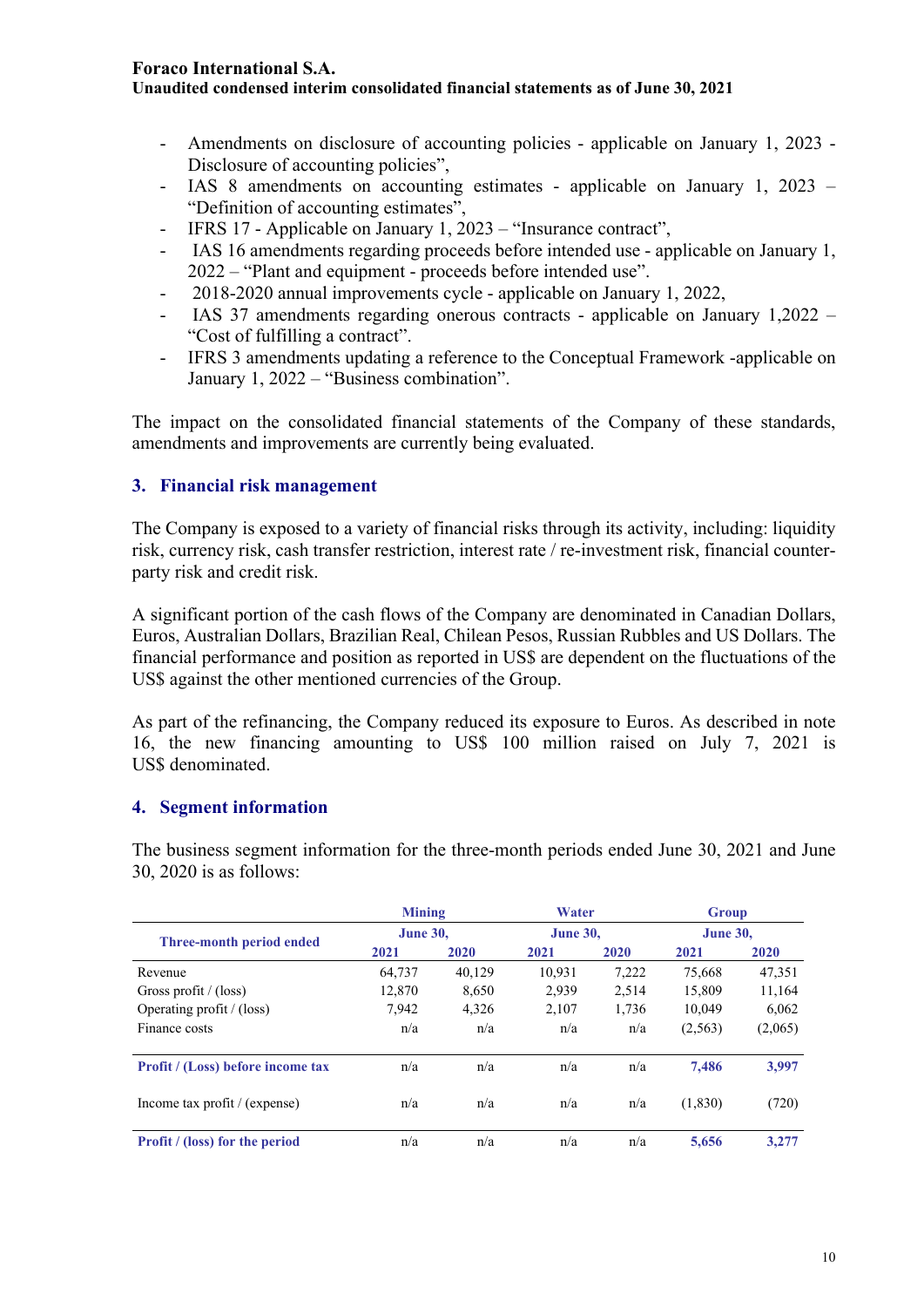The business segment information for the six-month periods ended June 30, 2021 and June 30, 2020 is as follows:

|                                          | <b>Mining</b>   |        | Water           |        | Group           |          |
|------------------------------------------|-----------------|--------|-----------------|--------|-----------------|----------|
| Six-month period ended                   | <b>June 30,</b> |        | <b>June 30.</b> |        | <b>June 30,</b> |          |
|                                          | 2021            | 2020   | 2021            | 2020   | 2021            | 2020     |
| Revenue                                  | 109.939         | 80,509 | 20,380          | 16,513 | 130,319         | 97,022   |
| Gross profit $/$ (loss)                  | 17,622          | 12,169 | 4,228           | 4,258  | 21,850          | 16,427   |
| Operating profit $/$ (loss)              | 8,363           | 3,667  | 2,489           | 2,519  | 10,852          | 6,186    |
| Finance costs                            | n/a             | n/a    | n/a             | n/a    | (4,643)         | (4, 495) |
| <b>Profit</b> / (loss) before income tax | n/a             | n/a    | n/a             | n/a    | 6,209           | 1,691    |
| Income tax profit / (expense)            | n/a             | n/a    | n/a             | n/a    | (1,518)         | (479)    |
| <b>Profit</b> / (loss) for the period    | n/a             | n/a    | n/a             | n/a    | 4.691           | 1.212    |

The following is a summary of sales to external customers by geographic area for the threemonth periods ended June 30, 2021 and June 30, 2020:

| Three-month period ended       | <b>June 30, 2021</b> | <b>June 30, 2020</b> |
|--------------------------------|----------------------|----------------------|
|                                |                      |                      |
| Europe, Middle East and Africa | 24,474               | 17,758               |
| North America                  | 25,723               | 11,570               |
| South America                  | 12,819               | 6,718                |
| Asia Pacific                   | 12.652               | 11,305               |
| <b>Net sales</b>               | 75,668               | 47,351               |

The following is a summary of sales to external customers by geographic area for the six-month periods ended June 30, 2021 and June 30, 2020:

| Six-month period ended         | <b>June 30, 2021</b> | <b>June 30, 2020</b> |
|--------------------------------|----------------------|----------------------|
|                                |                      |                      |
| Europe, Middle East and Africa | 43,302               | 32,863               |
| North America                  | 44,358               | 29,846               |
| South America                  | 22,399               | 15,804               |
| Asia Pacific                   | 20,160               | 18,509               |
|                                |                      |                      |
| <b>Net sales</b>               | 130,219              | 97,022               |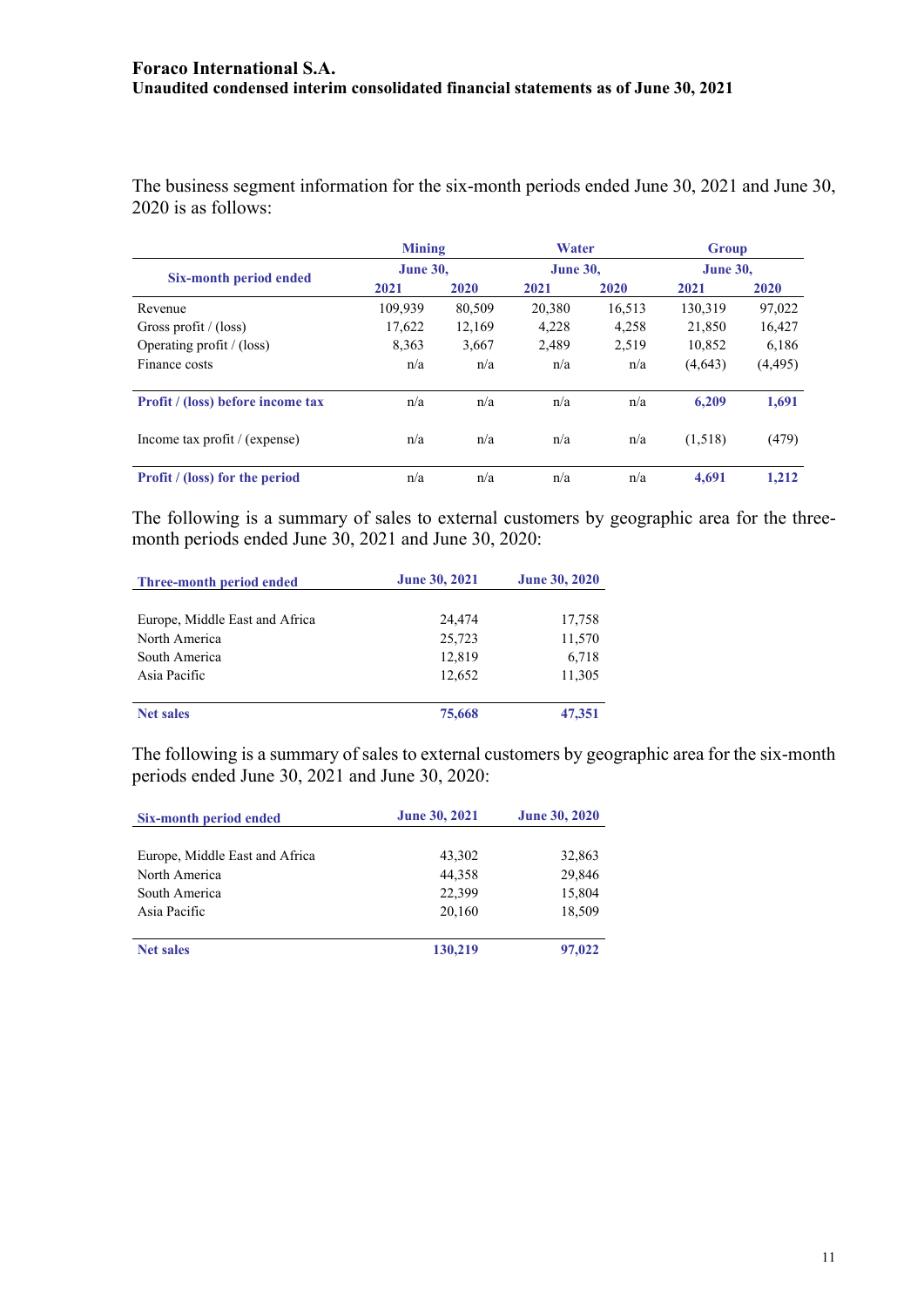## **5. Property, plant and equipment**

Property, plant and equipment (PP&E) consists of the following:

|                                     | Land $\&$<br><b>Buildings</b> | <b>Drilling</b><br>equipment<br>& tools | <b>Automotive</b><br>equipment | <b>Office</b><br>furniture<br>& other<br>equipment | <b>Rights of</b><br><b>use</b> | <b>Total</b> |
|-------------------------------------|-------------------------------|-----------------------------------------|--------------------------------|----------------------------------------------------|--------------------------------|--------------|
| <b>Year ended December 31, 2020</b> |                               |                                         |                                |                                                    |                                |              |
|                                     |                               |                                         |                                |                                                    |                                |              |
| Opening net book amount             | 1,640                         | 27,162                                  | 1,814                          | 405                                                | 4,176                          | 35,197       |
| Additions                           | 193                           | 11,343                                  | 1,915                          | 153                                                | 1,955                          | 15,559       |
| Exchange differences                | 88                            | 1,547                                   | 96                             | (41)                                               | 467                            | 2,157        |
| Disposals or retirements            |                               | (303)                                   | (38)                           |                                                    |                                | (341)        |
| Depreciation expense                | (118)                         | (14,323)                                | (685)                          | (169)                                              | (1,187)                        | (16, 482)    |
| <b>Closing net book value</b>       | 1,803                         | 25,426                                  | 3,102                          | 348                                                | 5,411                          | 36,090       |
| Period ended June 30, 2021          |                               |                                         |                                |                                                    |                                |              |
| Opening net book amount             | 1,803                         | 25,426                                  | 3,102                          | 348                                                | 5,411                          | 36,090       |
| Additions                           | 88                            | 9,968                                   | 701                            | 107                                                | 1,411                          | 12,275       |
| Exchange differences                | (3)                           | 435                                     | 43                             | 10                                                 | 93                             | 578          |
| Disposals or retirements            |                               | (31)                                    |                                |                                                    |                                | (31)         |
| Depreciation expense                | (52)                          | (7, 445)                                | (447)                          | (70)                                               | (835)                          | (8, 849)     |
| <b>Closing net book value</b>       | 1,836                         | 28,353                                  | 3,399                          | 395                                                | 6,080                          | 40,063       |

The PP&E depreciation expense and the intangible asset amortization expense have been charged to the income statement as follows:

| <b>Period ended</b>                                           | <b>June 30, 2021</b> | <b>December 31, 2020</b> |
|---------------------------------------------------------------|----------------------|--------------------------|
| Cost of sales<br>Selling, general and administrative expenses | 8.217<br>650         | 15,650<br>1.023          |
| <b>Total depreciation and amortization</b>                    | 8.867                | 16,673                   |

#### **6. Goodwill**

Goodwill can be analyzed as follows:

|                                        | <b>June 30, 2021</b> | <b>December 31, 2020</b> |
|----------------------------------------|----------------------|--------------------------|
|                                        |                      |                          |
| <b>Goodwill at beginning of period</b> | 69,482               | 75,936                   |
| Exchange differences                   | 1.020                | (6, 454)                 |
|                                        |                      |                          |
| <b>Goodwill at end of period</b>       | 70,502               | 69,482                   |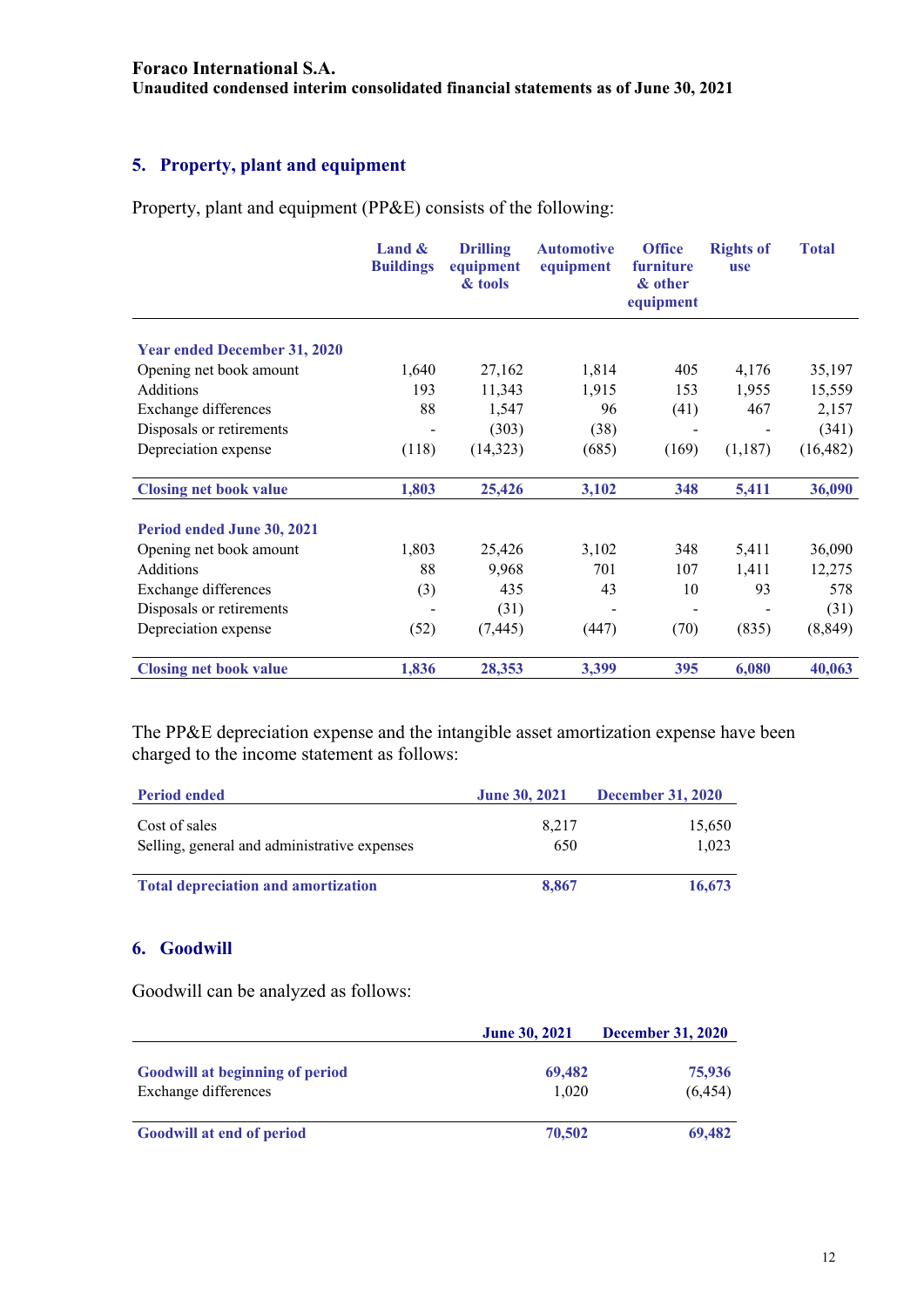Goodwill is denominated in the functional currency of its primary economic environment and is allocated to the following geographic regions: South America (US\$ 47.8 million), North America (US\$ 9.2 million), Asia Pacific (US\$ 7.7 million) and Europe, Middle East and Africa (US\$ 5.8 million).

#### **7. Inventories**

Inventories break down as follows:

|                                                                | <b>June 30, 2021</b> | <b>December 31, 2020</b> |
|----------------------------------------------------------------|----------------------|--------------------------|
| Spare parts and consumables, gross<br>Less inventory allowance | 35,415               | 31,387                   |
| <b>Inventories</b> , net                                       | 35,415               | 31,387                   |

The Company continually assesses spare parts and consumables and writes off obsolete inventories as soon as they are identified.

#### **8. Financial debt and lease obligations**

On July 7, 2021, the Company finalized its financial reorganization related to the early redemption of its euro-denominated bonds amounting to US\$145,871 thousand as at June 30, 2021 maturing in May 2022. The Company raised US\$ 100 million of new bonds for the purpose of financing the transaction. The refinancing resulted in a reduction of the financial debt and the extension of the maturity through the end of 2025.

As at June 30, 2021, the maturity of financial debt can be analyzed as presented in the table below:

|                       | <b>June 30, 2021</b><br><b>Proforma</b> | <b>June 30, 2021</b> |
|-----------------------|-----------------------------------------|----------------------|
| Credit lines          | 1,747                                   | 1,747                |
| Long-term debt        |                                         |                      |
| Within one year       | 1,228                                   | 151,971              |
| Between 1 and 2 years | 5,424                                   | 404                  |
| Between 2 and 3 years | 10,223                                  | 205                  |
| Between 3 and 4 years | 10,032                                  | 12                   |
| Between 4 and 5 years | 74,250                                  |                      |
| <b>Total</b>          | 102,904                                 | 154,339              |

The borrowing presented above in the proforma column is mainly denominated in US\$.

As part of the implementation of IFRS 16, the Company recognized lease obligations amounting to US\$ 6,149 thousand as at June 30, 2021.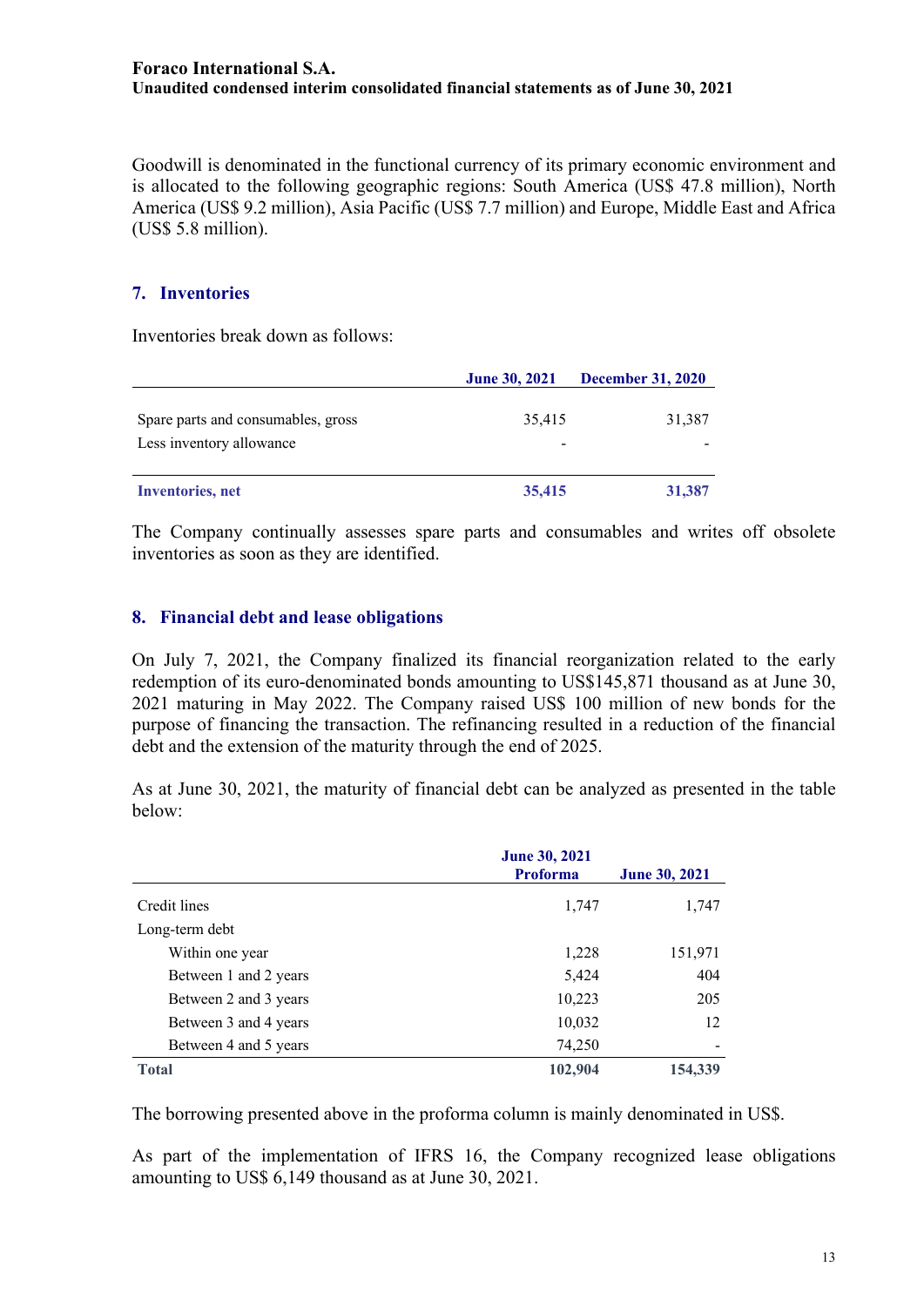#### **9. Provisions**

Provisions comprise the following elements:

|                                          | <b>Pension and</b><br>retirement<br><i>indemnities</i> | <b>Provision</b><br>for tax<br>uncertainty | <b>Claims</b> | <b>Total</b> |
|------------------------------------------|--------------------------------------------------------|--------------------------------------------|---------------|--------------|
| As at January 1, 2021                    | 518                                                    |                                            | 148           | 666          |
| Charged to consolidated income statement |                                                        |                                            |               |              |
| - Addition to provisions                 | 77                                                     |                                            |               |              |
| - Used amounts reversed                  |                                                        |                                            |               |              |
| - Unused amouts reversed                 |                                                        |                                            |               |              |
| - Exchange differences                   |                                                        |                                            | 8             | 9            |
| <b>As at June 30, 2021</b>               | 596                                                    |                                            | 156           | 752          |

A certain number of claims have been filed by former employees of the Brazilian subsidiary. These claims may result in a cash outflow for the Company. Given the uncertainty surrounding such claims, an amount payable of US\$ 156 thousand has been provided for as at June 30, 2021.

The Company operates in various countries and may be subject to tax audits and other employee related risks. The Company is currently facing such risks in certain countries but there is no existing or contingent liability at the balance sheet date. The Company regularly reassesses its exposure and accounts for provisions accordingly.

## **10. Share capital and change in equity**

#### **Number of shares outstanding**

As at June 30, 2021, the total common shares of the Company are distributed as follows:

|                                                                     | Proforma     | <b>Number of shares</b> |
|---------------------------------------------------------------------|--------------|-------------------------|
|                                                                     |              |                         |
| Common shares held directly or indirectly by principal shareholders | 34, 155, 191 | 34, 155, 191            |
| Common shares held directly or indirectly by individuals in their   |              |                         |
| capacity as members of the Board of Directors                       | 1,164,754    | 1,164,754               |
| Common shares held by the Company                                   | 725,657      | 725,657                 |
| Common shares held by the public $(*)$                              | 63,306,196   | 53,906,196              |
| Total shares issued and outstanding                                 | 99,251,798   | 89,951,798              |
| Common shares held by the Company                                   | (725, 657)   | (725, 657)              |
| Total common shares issued and outstanding                          | 98,526,141   | 89,226,141              |

(\*) The early redemption of the bonds as described in note 16 has been completed by the issuance of 9,300,000 ordinary shares of the Company.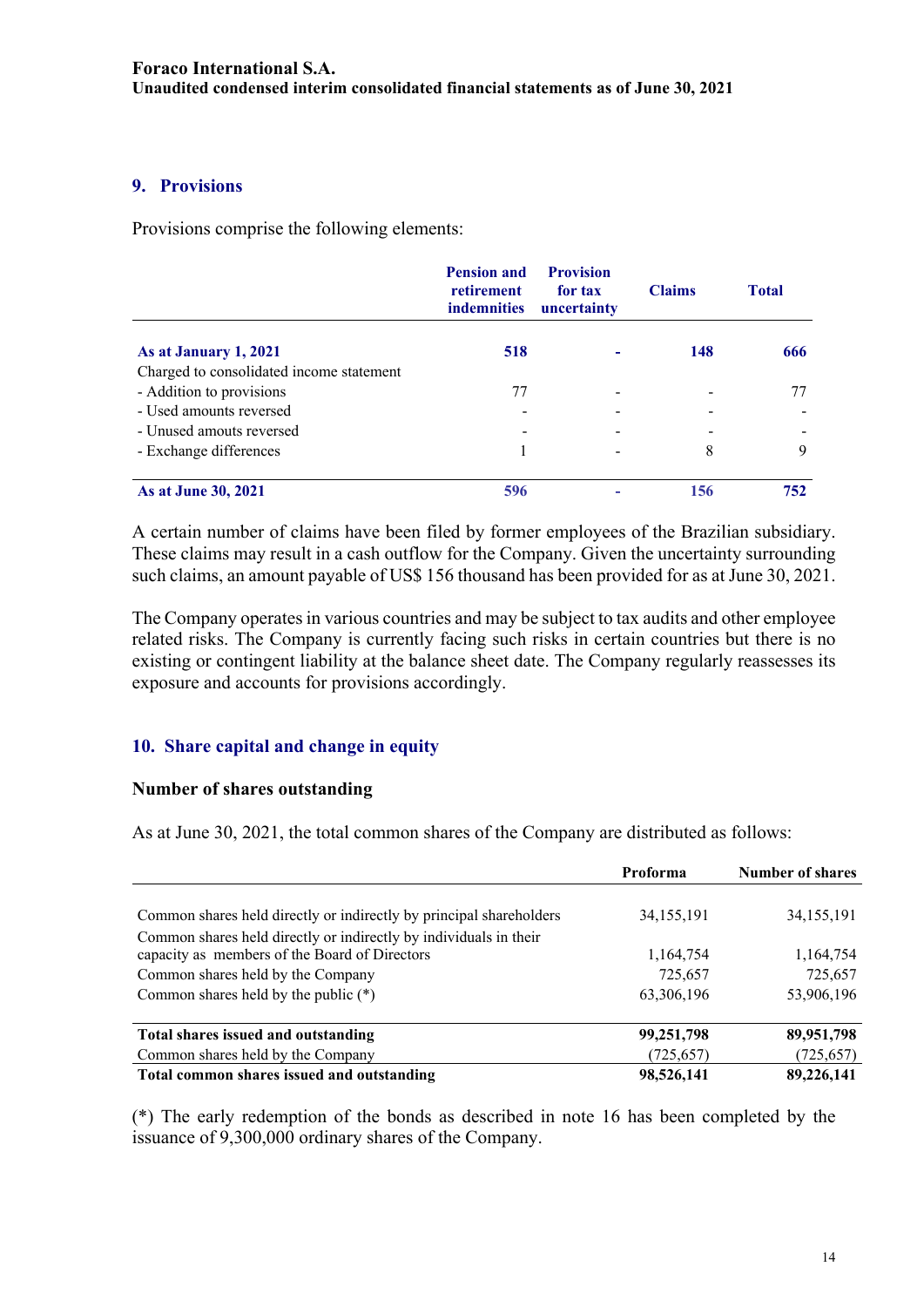#### **Treasury shares**

The Company filed a notice on June 17, 2020, in respect of a Normal Course Issuer Bid ("NCIB") with the Toronto Stock Exchange ("TSX"). The Company was entitled to purchase up to 1,000,000 additional common shares. The NCIB was partially completed in 2021, 683,888 shares were purchased at an average purchase price of Can\$ 0.60.

As at June 30, 2021, the Company owns 725,657 of its own shares (298,209 as at December 31, 2020).

The common shares held by the Company can be used for potential future free share plans, bonus schemes and for other general purposes.

## **11. Expenses by nature**

Operating expenses / (income), net by nature are as follows:

|                                                         | <b>Three-month period</b><br>ended June 30, |           | <b>Six-month period ended</b><br><b>June 30,</b> |           |
|---------------------------------------------------------|---------------------------------------------|-----------|--------------------------------------------------|-----------|
|                                                         | 2021                                        | 2020      | 2021                                             | 2020      |
| Depreciation and amortization                           | (4,606)                                     | (4,054)   | (8, 867)                                         | (8,350)   |
| Accruals increases / (reversals)                        | (14)                                        | (2)       | (77)                                             | (110)     |
| Raw materials, consumables used and<br>external charges | (32,689)                                    | (23, 159) | (59, 584)                                        | (49, 808) |
| Employee benefit expense                                | (27, 743)                                   | (17,741)  | (49,923)                                         | (35,789)  |
| Taxes other than on income                              | (388)                                       | (187)     | (772)                                            | (722)     |
| Other operating (expenses) / profit, net                | (179)                                       | (72)      | (145)                                            | 18        |
| <b>Total operating expenses</b>                         | (65, 619)                                   | (45,215)  | (119, 368)                                       | (94, 761) |

Share-based compensation expenses recognized within Employee benefit expense for the period ended June 30, 2021 amount to US\$ 100 thousand (US\$ 90 thousand in 2020).

#### **12. Income tax expense**

During the three-month period ended June 30, 2021, the Company recognized an income tax expense amounting to US\$ 1,830 thousand. The income tax is recognized based on Management's best estimate of the average annual income tax rate expected for the full financial year on a tax jurisdiction by tax jurisdiction basis.

The proforma income tax expense is detailed in note 16.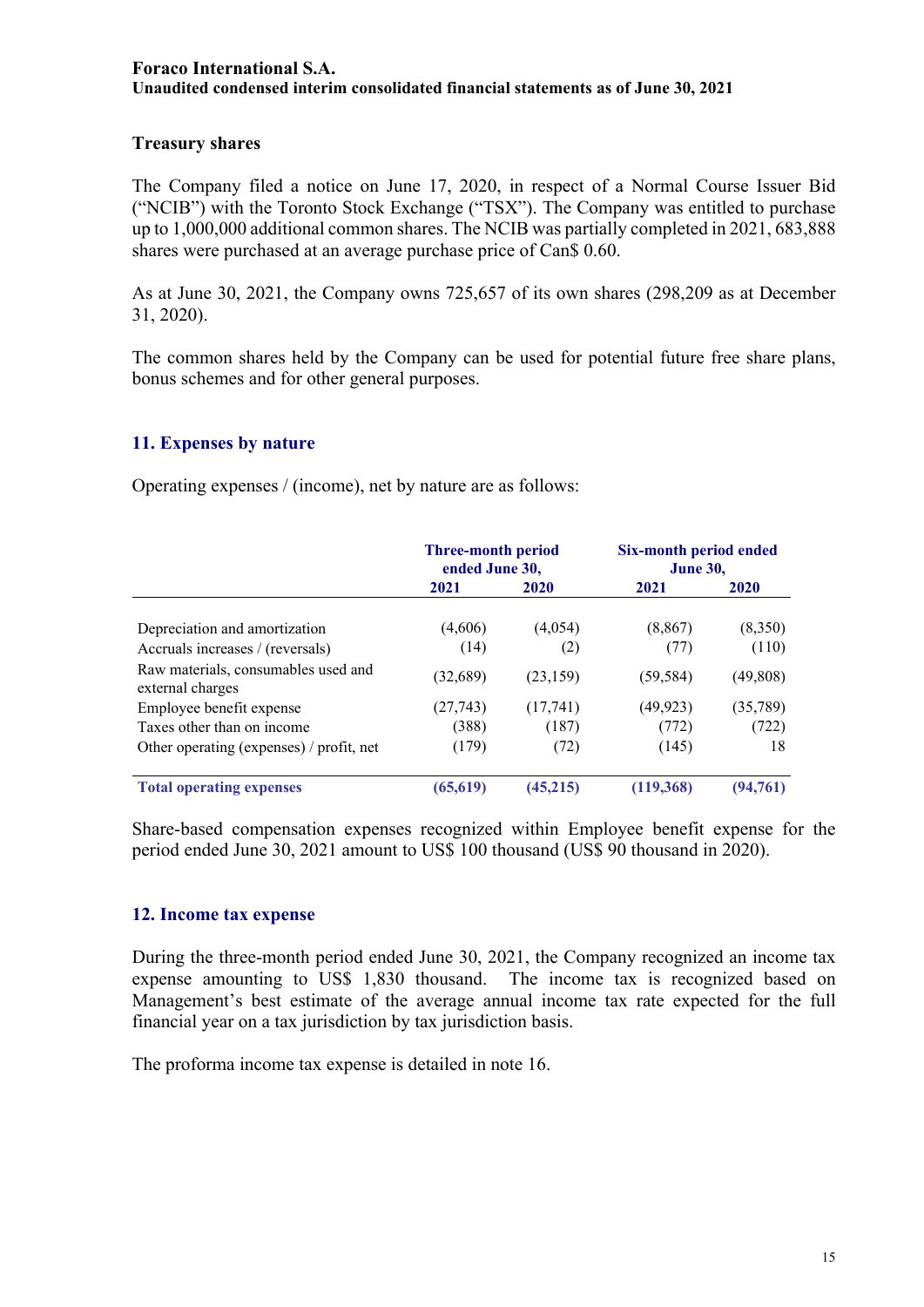### **13. Commitments and contingencies**

Guarantees given are as follows:

|                            | <b>June 30, 2021</b> | <b>December 31, 2020</b> |
|----------------------------|----------------------|--------------------------|
|                            |                      |                          |
| Bid bonds                  | 126                  | 243                      |
| Advance payment guarantees | 3,507                | 5,337                    |
| Performance guarantees     | 2,334                | 2,052                    |
| Retention guarantees       | 143                  | 299                      |
| Financial guarantees       | 165                  | 170                      |
|                            |                      |                          |
| <b>Total</b>               | 6,275                | 8,101                    |

On June 25, 2021, the Company finalized the negotiation of a corporate contract guarantee line confirmed until December 2022 amounting to  $6.5$  million (US\$ 7.7 million) of which  $63.9$ million (US\$ 4.6 million) was used as at June 30, 2021.

As part of the refinancing described in note 16, the Company granted a security package in favor of its new lender mainly consisting in a pledge on 100% of the shares held by Foraco International in certain of its subsidiaries and over certain materials and equipment, in Canada, Brazil and Australia.

#### **14. Related-party transactions**

The Company accounted for certain related party transactions including lease of facility and equipment amounting to US\$ 615 thousand for the period ended June 30, 2021 (US\$ 413 thousand for the period ended June 30, 2020).

Compensation to key management for the period ended June 30, 2021 amounted to US\$ 900 thousand (US\$ 893 thousand for the period ended June 30, 2020).

#### **15. Earnings per share calculation**

For the three-month period ended June 30, 2021, the weighted basic average number of shares was 89,211,765 (89,868,851 in 2020) and the weighted diluted average number of shares was 91,676,064 (91,917,469 in 2020).

For the six-month period ended June 30, 2021, the weighted basic average number of shares was 89,310,801 (89,868,940 in 2020) and the weighted diluted average number of shares was 91,775,100 (91,917,559 in 2020).

#### *Diluted earnings per share*

The dilutive earning per share calculation includes the impact of the Company's free share plan as if the related new shares were issued. Dilutive instruments cannot have an anti-dilutive effect in case of a net loss attributable to the equity holders of the Company. Therefore, the basic and diluted earnings per share are the same for loss making periods.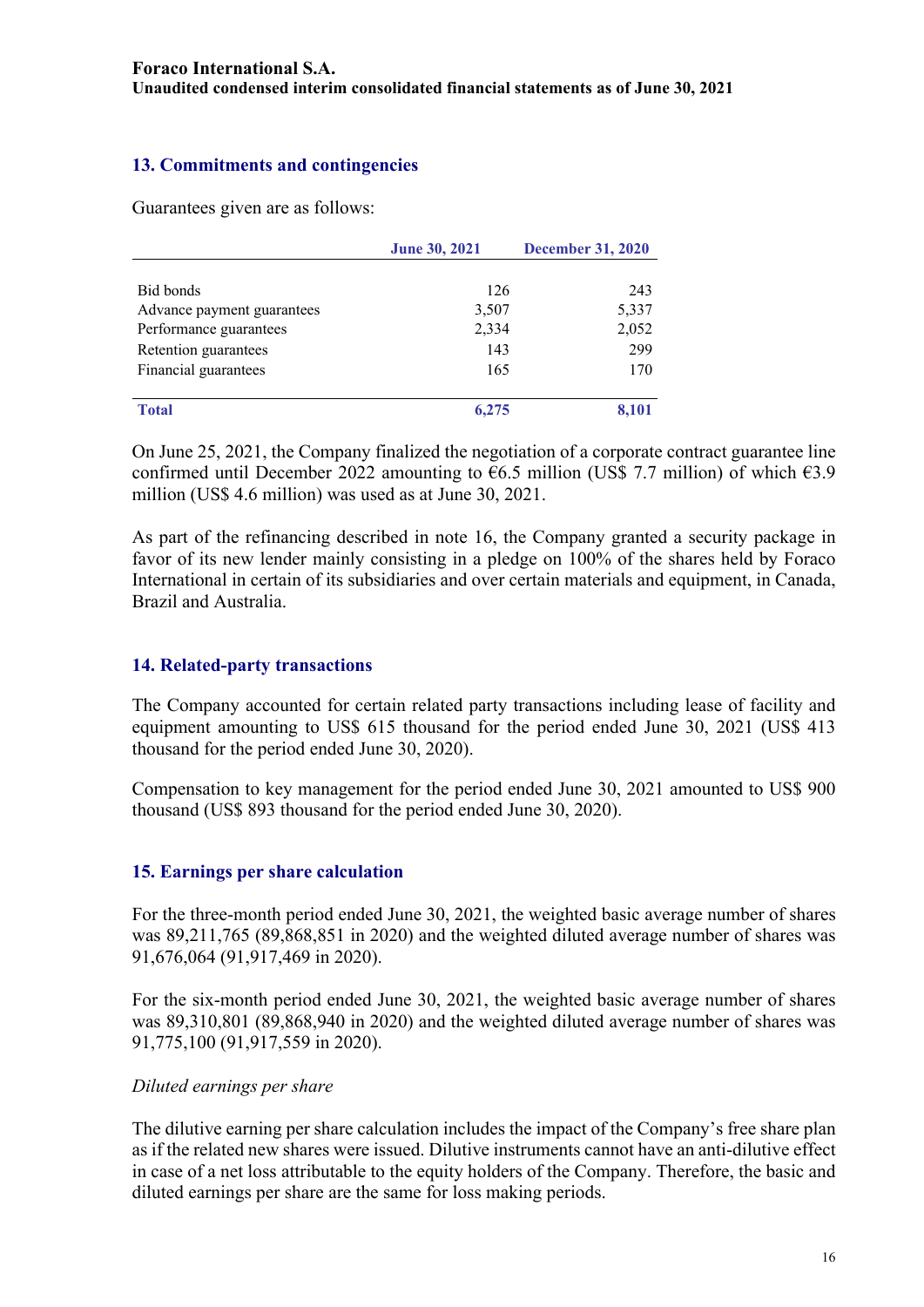#### **16. Post balance sheet events**

On July 7, 2021, the Company finalized its financial reorganization, which was announced on May 19, 2021 related to the early redemption of its euro-denominated bonds amounting to US\$145,871 thousand as at June 30, 2021, raised in 2017 and maturing in May 2022. The early redemption of these bonds has been completed by way of a repayment of US\$ 90,997 thousand in cash and the issuance of 9,300,000 ordinary shares of the Company. The Company raised US\$ 100 million of new bonds for the purpose of financing the transaction.

The proforma balance sheet and income statement presented in this unaudited financial statement reflect the effects of this financial reorganisation on the unaudited consolidated historical balance sheet of the Company as at June 30, 2021. The proforma balance sheet and income statement present the historical statements of operations of Foraco International SA for the three months ended June 30, 2021, giving effect to the financial reorganization, as if it had occurred on April 1, 2021.

The proforma information is not necessarily indicative of what the financial position or results of operations would have been had the financial reorganization been completed at the dates indicated. In addition, the unaudited proforma combined financial statements do not purport to project the future financial position or operating results of the Company.

#### *Proforma adjustments*

The proforma adjustments included in the unaudited proforma consolidated financial statements can be analysed as follows:

#### *Adjustment on the borrowings*

As a result of the debt refinancing, the current and non-current portion of long-term debt is reduced from US\$ 152,592 thousand to US\$ 101,157 thousand, a decrease of US\$ 51,435 thousand. The adjustment on the borrowings can be analysed as follows:

| Derecognition of the former bonds | (145, 871) |
|-----------------------------------|------------|
| New bonds issuance                | 97,000     |
| Other early debt repayment        | (2,564)    |
| <b>Adjustment to borrowings</b>   | (51, 435)  |

Under IFRS, a financial liability should be removed from the balance sheet when it is extinguished, that is, when the obligation is either discharged, cancelled or expires. Where there is a refinancing and the former and the new debt instruments have substantially different terms, the reimbursement of the former loan is accounted for as an extinguishment of the original financial liability and the recognition of a new financial liability.

Given the characteristics of the former and the new financing, Management has assessed that the completion of the financial reorganization will result in the derecognition of former bonds recorded in the balance sheet for an amount of US\$ 145,871 thousand as at June 30, 2021 and the recognition of a new debt for the original face value of the new financing of US\$ 97,000,000 net of an Original Issue Discount (OID) of US\$ 3,000 thousand.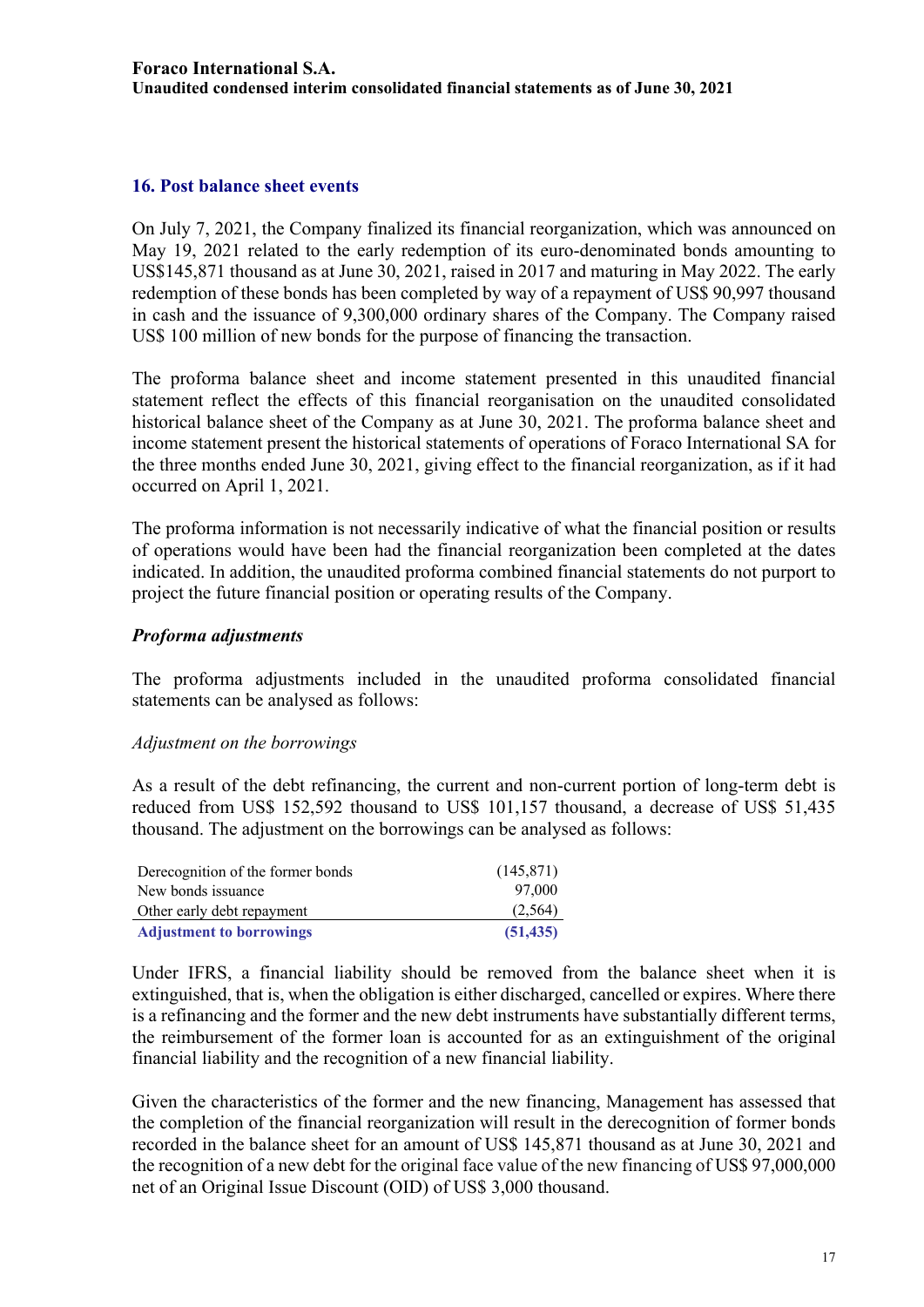In addition, an existing agreement signed with a French bank includes an early redemption clause in the case the Company completes a refinancing. The transaction therefore leads to the anticipated reimbursement of a loan amounting to US\$ 2,564 thousand.

#### *Adjustment on cash and cash equivalent*

The debt refinancing results in a reduction of cash of US\$ 106 thousand which can be analysed as follows:

| Payments to the former bond holders            | (90, 997) |
|------------------------------------------------|-----------|
| Proceeds from the new bonds net of OID         | 97,000    |
| Transaction fees                               | (3,545)   |
| Other early debt repayment                     | (2, 564)  |
| <b>Adjustment to cash and cash equivalents</b> | (106)     |

The payment to the former bond holders was US\$ 90,997 thousands. The cash proceeds from the new financing amounts to US\$ 97,000 thousand net of the OID of US\$ 3,000 thousand. The early redemption of a loan due to a French bank amounted to US\$ 2,564 thousand.

#### *Adjustment on equity*

The debt refinancing results in an adjustment of US\$ 42,869 thousand on equity which can be analysed as follows:

| Share capital               | 183    |
|-----------------------------|--------|
| Share premium               | 16.661 |
| Net income                  | 26,025 |
| <b>Adjustment to equity</b> | 42,869 |

As part of the transaction 9,300,000 shares have been issued to the benefit of the former bond holders. The transaction has been accounted for using the fair value approach. For the purpose of the proforma financial information, the fair value per share has been determined using a commonly accepted valuation methodology taking into account the adjusted net debt as it will appear post refinancing.

The fair value attributed to the 9,300,000 shares amounting to US\$ 16,938 thousand is allocated to par value for US\$ 183 thousand and to share premium for US\$ 16,755 thousand. Net of the transaction costs amounting to US\$ 94 thousand, the adjustment on share premium is US\$ 16,661 thousand.